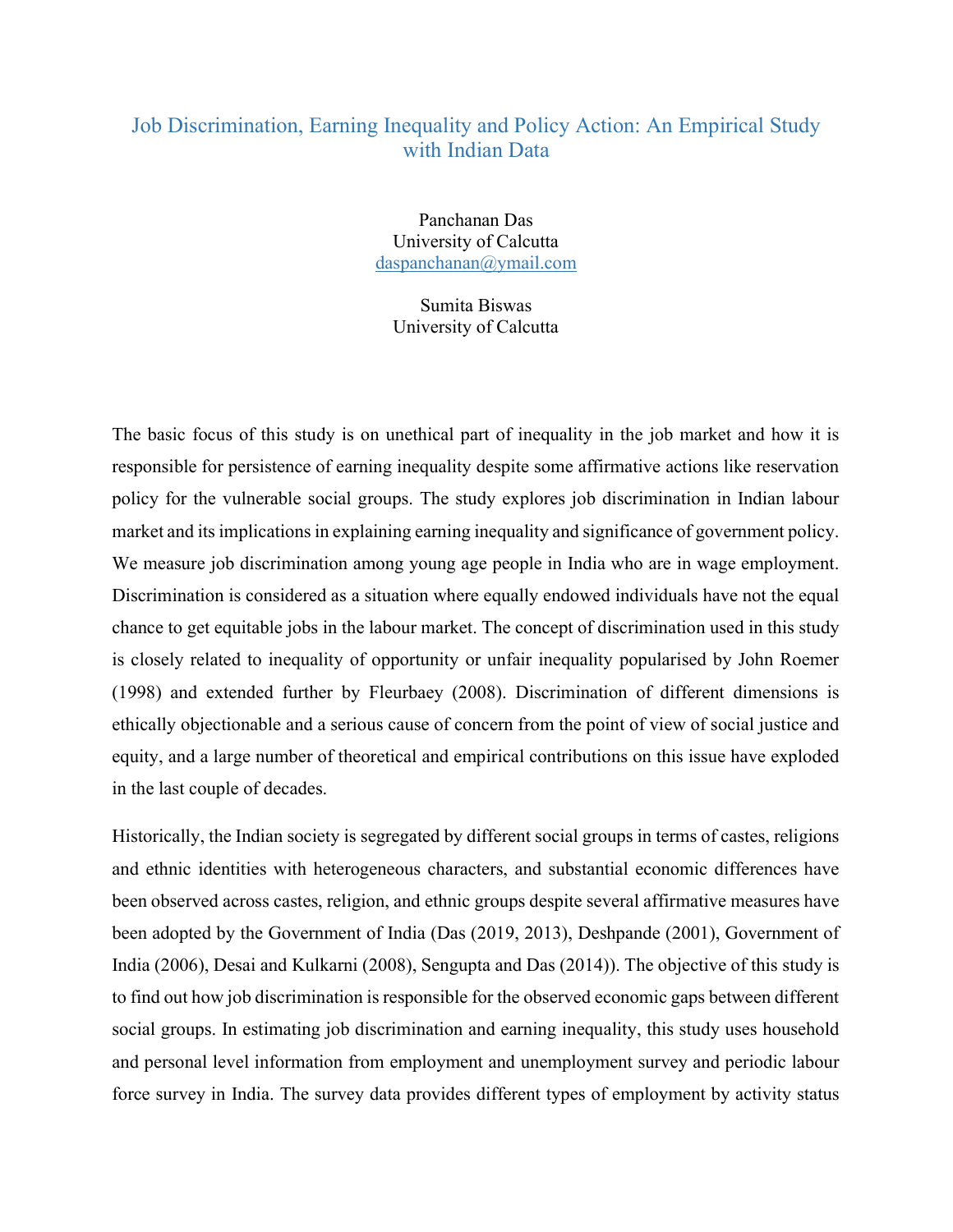across different skill level by occupation status. We have utilized personal characteristics like gender, education and work experience, and household specific characteristics like social groups and religion in empirical exercise.

In measuring discrimination, we use ex-ante approach of inequality of opportunity in which there is equality of opportunity in employment and earning if all individuals face the same set of opportunities regardless of their circumstances. In this approach, inequality of the counterfactual distribution  $\tilde{Y}_k = (\tilde{y}_i^{k,j} = y_i^{k,j} \frac{\mu}{u_i})$  $\frac{\mu}{\mu_j}$  is the inequality of opportunity,  $y_i^{k,j}$  is outcome of individual *i* in type k and tranche j,  $\mu_j$  and  $\mu$  denote the average outcomes.

Estimation of job discrimination is a challenging work because job type is a qualitative variable. The outcome variable, job quality, is constructed as binary (1 for good quality job and 0 for others). Inequality index or discrimination index of a qualitative variable does not follow directly the Pigou-Dalton transfer principle. For this reason, we have used probit link function which transforms the binary dependent variable into a continuous variable within the range  $(-\infty, \infty)$  that could be used to check the validity of Pigou-Dalton transfer principle for robustness of the discrimination index estimated in this study.

By following the methodology developed in Ferreira and Gignoux (2014), we first estimate the binary response model by using probit link function for the whole sample of young age people. Then we calculate the dissimilarity index by using the conditional probability. The index obtained in this method follows the property of scale invariance.

We have used the reduced form of employment equation:

$$
y_i^* = C_i' \theta + v_i \tag{1}
$$

As job quality  $(y_i^*)$  is a latent variable which is not observed properly, we define a binary variable  $(y_i)$  on the basis of job conditions which are observed in the data:

$$
y_i = \begin{cases} 1, & \text{for } y_i^* > 0 \\ 0, & \text{elsewhere} \end{cases}
$$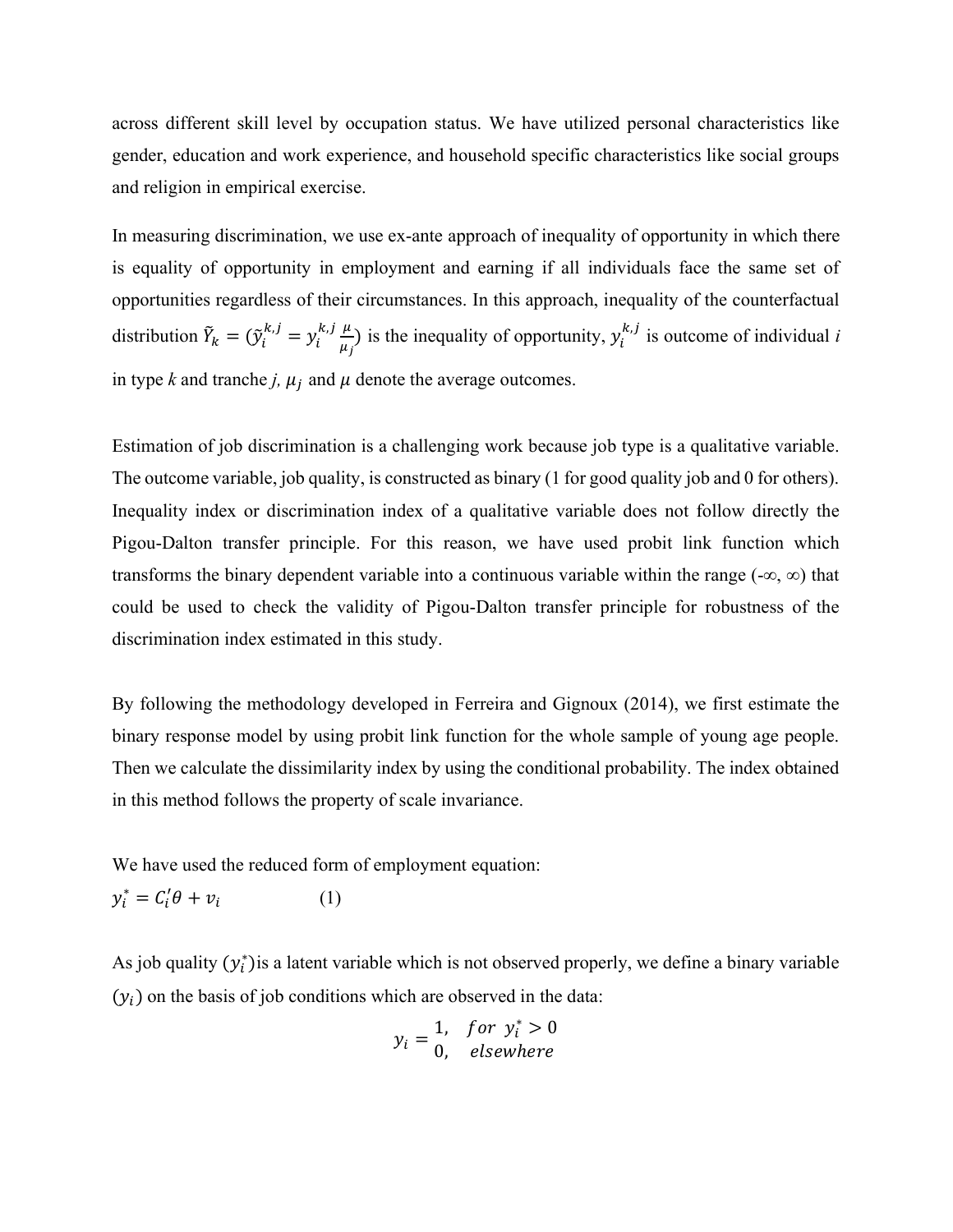If a person works in regular paid jobs with high occupational status for longer period, then job quality is defined to be good and  $y_i^* > 0$ . In the dataset used in this study, regular paid jobs are identified by principal activity status, high occupation status is defined by national classification of occupation (NCO) at one digit level, longer period of job is defined in terms of job contract for more than 3 years. The model used in this study uses female dummy, the caste dummies for STs, SCs and OBCs, and religion dummies for Hindus, Muslims and Buddhists as explanatory variables to find out the differential effects of gender, caste and religion on employment. After estimating the probit regression, we compute the predicted values to get the counterfactual distribution.

$$
\tilde{Y}_{EA}=C'_i\hat{\theta}
$$

For binary variables, the actual outcome is dichotomous, while the conditional outcome (probability) is continuous. Theil's T index of the counterfactual distribution provides a point estimate of discrimination index of employment.

To understand the relative contribution of gender, caste and religion to discrimination, total discrimination is decomposed by using the Shapley decomposition method. The decomposition analysis is important given the historical division of Indian society into different caste and religious groups, with some groups enjoying better opportunities than the others just because of their social inheritance.

The point estimates of Van de Gaer index suggest that about one fifth of employment gap appeared in Indian job market because of discrimination and the extent of discrimination in getting job increased during the period between 2004-05 and 2019-20. A significant regional difference is observed in job discrimination showing the highest value in the Northern states of Bihar and Uttar Pradesh, and lower value in Southern region states like Tamil Nadu and Andhra Pradesh during 2019-20. Shapley decomposition of Van de Gaer index highlights that the major part (more than 60 per cent) of job discrimination is attributed to caste difference among workers; around 20 per cent is contributed by religious differences and less than 20 per cent because of gender differences. After opening up the Indian economy for global competition, job types have been diversified primarily through the expansion of private sector where job reservation norms are not effective at all, and many people in the vulnerable social groups fail to get good quality job in the private sector